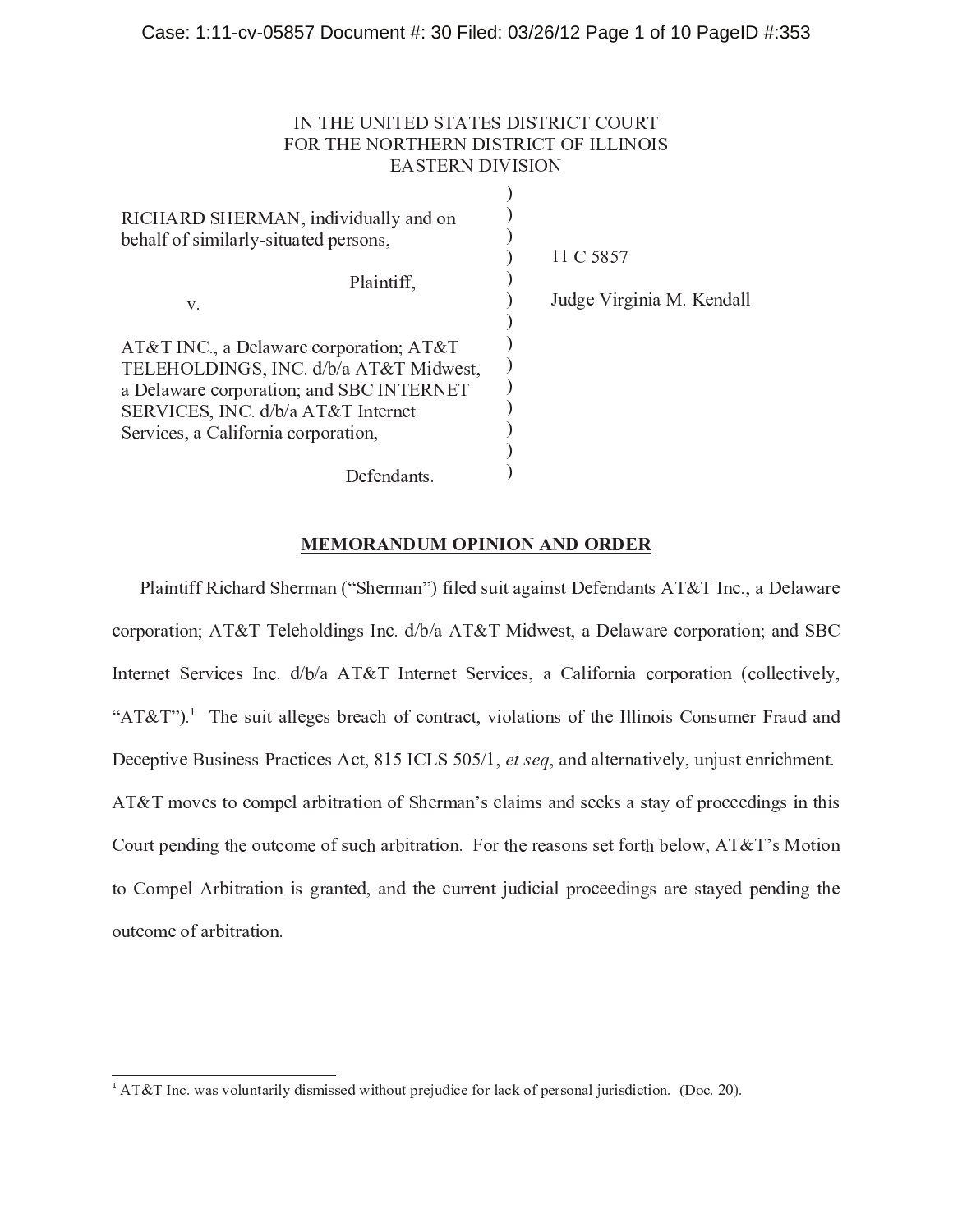# **BACKGROUND**

Sherman resides in Illinois and called AT&T on February 25, 2011, to speak with an AT&T salesperson to order residential internet service. (Doc. 1-1, Complaint 10). The internet plan was subject to AT&T's Internet and Conditions ("IT&C") presented on its website, which lists the pricing plans and states that "[o]ther conditions and restrictions apply." (Complaint, Ex. D). Sherman activated his internet service on March 3, 2011. (Doc. 15, Ex. 3, p. 5). To activate his internet service, he was required to complete an online registration process, during which he was asked to check a box labeled "I have read and agree to the AT&T Terms of Service, Acceptable Use Policy, AT&T and Yahoo Privacy Policies, Wi-Fi Terms of Service." On that same screen, "AT&T Terms of Service" linked to the AT&T Terms of Service ("Terms"). (Doc. 15, Ex. 3, p. 7). If Sherman did not check the box, he would not have been able to proceed with the activation process and never would have received service. (Doc. 15, Ex. 3, p. 2-3). The Terms include an arbitration provision that requires its parties to "arbitrate all disputes and claims" between them "based in whole or in part upon" the internet service, on an individual basis. (Doc. 15, Ex. 3, p. 21).

In May 2011, AT&T revised its Terms, and pursuant to the change-in-terms-provision, provided notice to its customers by sending them an email containing information about the revision, a link to the full text of the Terms and a reminder that "[b]y continuing to use the Service, you are agreeing" to the Terms. (Doc. 15, Ex. 3, p. 31-32). The revision changed the dispute resolution provision only by changing the mailing address to where customers could send notices of their disputes. (Doc. 15, Ex. 3, p. 50). On July 26, 2011, Sherman filed suit individually and while seeking to represent a class of similarly-situated persons, alleging that

 $\overline{2}$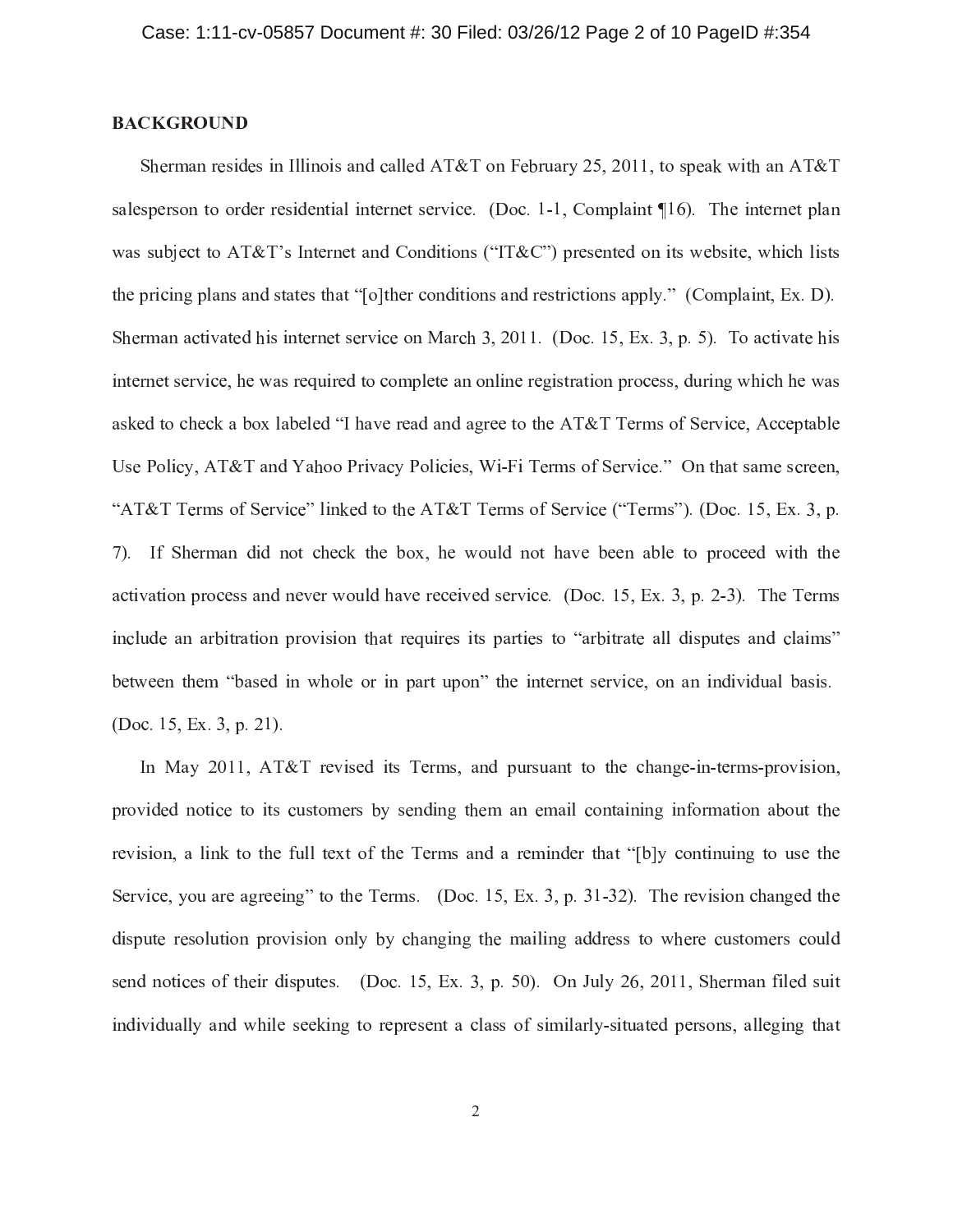### Case: 1:11-cv-05857 Document #: 30 Filed: 03/26/12 Page 3 of 10 PageID #:355

AT&T systematically overcharged consumers for residential internet service by advertising promotional plans and yet billing customers at standard rates. (Doc. 1-1).

# **STANDARD OF REVIEW**

The Federal Arbitration Act ("FAA"), 9 U.S.C.  $\S$  2, provides that a written arbitration agreement contained within a commercial contract "shall be valid, irrevocable, and enforceable, save upon such grounds as exist at law or in equity for the revocation of any contract." The FAA evidences a strong federal policy favoring arbitration and "mandates that district courts shall direct the parties to proceed to arbitration on issues as to which an arbitration agreement has been signed." Dean Witter Reynolds, Inc. v. Byrd, 470 U.S. 213, 218, 105 S. Ct. 1238, 84 L. Ed. 2d 158 (1985). Arbitration may be compelled by the Court pursuant to the FAA whenever there is a written arbitration agreement, a dispute falling with the agreement's scope, and a refusal by one of the parties to submit to arbitration. See Zurich American Ins. Co. v. Watts Industries, Inc., 417 F.3d 682, 687 (7th Cir. 2005). Recently, the Supreme Court reemphasized that Section 2 promotes arbitration so as to "facilitate streamlined proceedings." AT&T Mobility LLC v. Concepcion, 131 S. Ct. 1741 (2011). This "liberal federal policy favoring arbitration agreements" applies "notwithstanding any state substantive or procedural policies to the contrary." *Id.* at 1749 (quotations omitted).

### **DISCUSSION**

The contract for internet service at issue here falls within the FAA because its arbitration agreement is "written" and in a contract "evidencing a transaction involving commerce." 9 U.S.C. § 2; see Utah Lighthouse Ministry v. Found. for Apologetic Info. & Research, 527 F.3d 1045, 1054 (10th Cir. 2008) ("the Internet is generally an instrumentality of interstate commerce"). Furthermore, the arbitration provision explicitly states that the contract "evidences"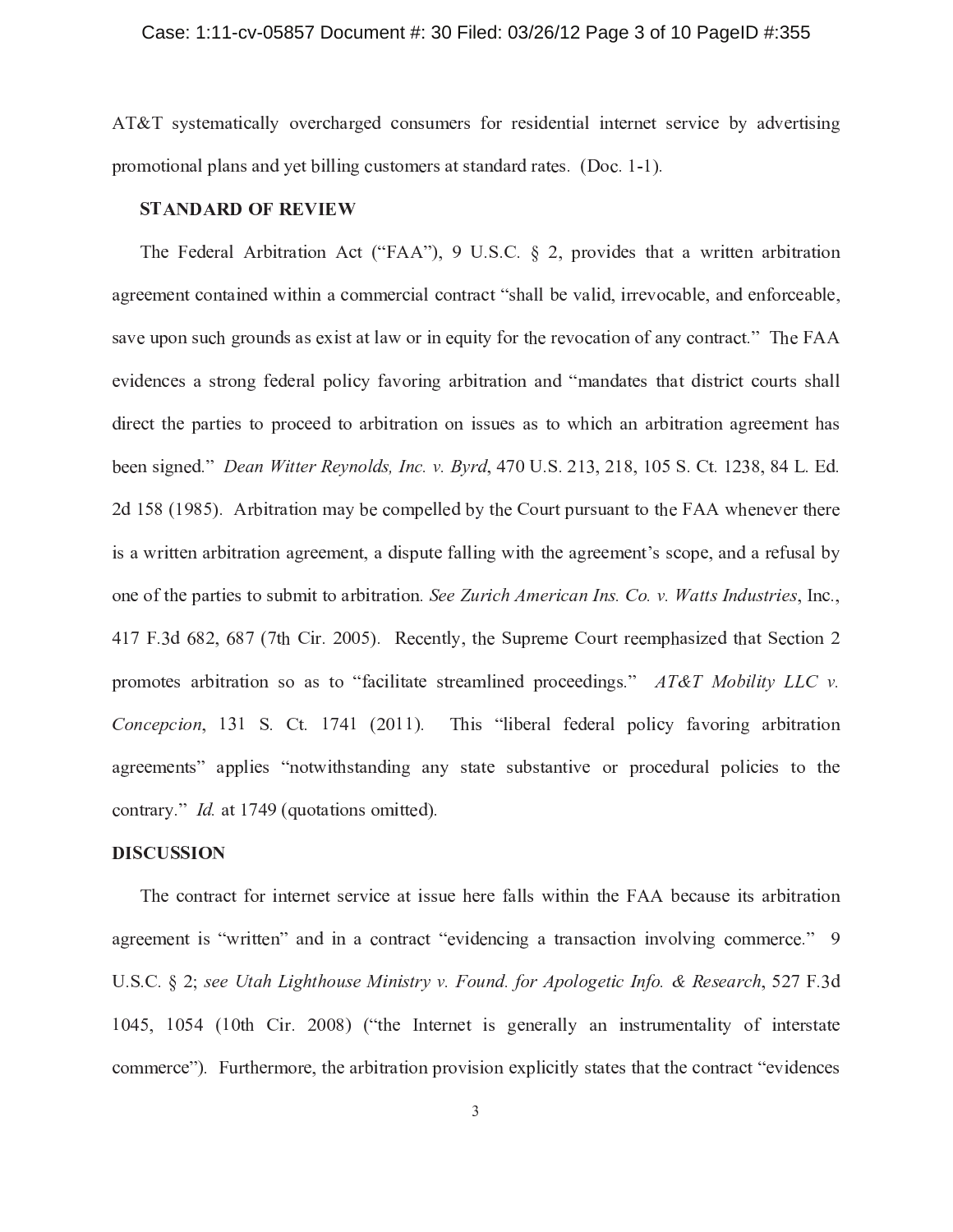#### Case: 1:11-cv-05857 Document #: 30 Filed: 03/26/12 Page 4 of 10 PageID #:356

a transaction in interstate commerce, and thus the [FAA] governs the interpretation and enforcement of this provision." (Doc. 15, Ex. 3, p. 22). This Court may compel Sherman to arbitrate his dispute with AT&T and stay the current judicial proceedings, because there is a written arbitration agreement, their dispute falls with the agreement's scope, and Sherman refuses to submit to arbitration.

Nevertheless, Sherman argues that he never agreed to arbitrate his dispute because the contract he believes he formed when he ordered internet service is not subject to the Terms to which he agreed when he activated his service. Sherman additionally argues that even if the Terms are valid, they were not expressly incorporated by the IT&C and were unavailable at the time of contract formation, thereby rendering the Terms unconscionable under Illinois law. Finally, Sherman argues that the Terms lack mutuality and are therefore unenforceable under Illinois law.

#### I. **AT&T's Terms Govern the Parties' Contract**

Sherman argues that he formed a contract with  $AT&T$  on February 25, 2011, when he spoke with an AT&T representative to order internet service, and that the representative made no mention of an arbitration requirement. However, AT&T is not required to have its sales representative read the arbitration provision aloud to potential customers in order for them to be bound by it. See, e.g., James v. McDonald's Corp., 417 F.3d 672, 678 (7th Cir. 2005) ("To require McDonald's cashiers to recite to each and every customer the fourteen pages of the Official Rules, and then have each customer sign an agreement to be bound by the rules, would be unreasonable and unworkable."). Vendors may enclose the full legal terms within their products rather than reciting them prior to purchase, for practical purposes: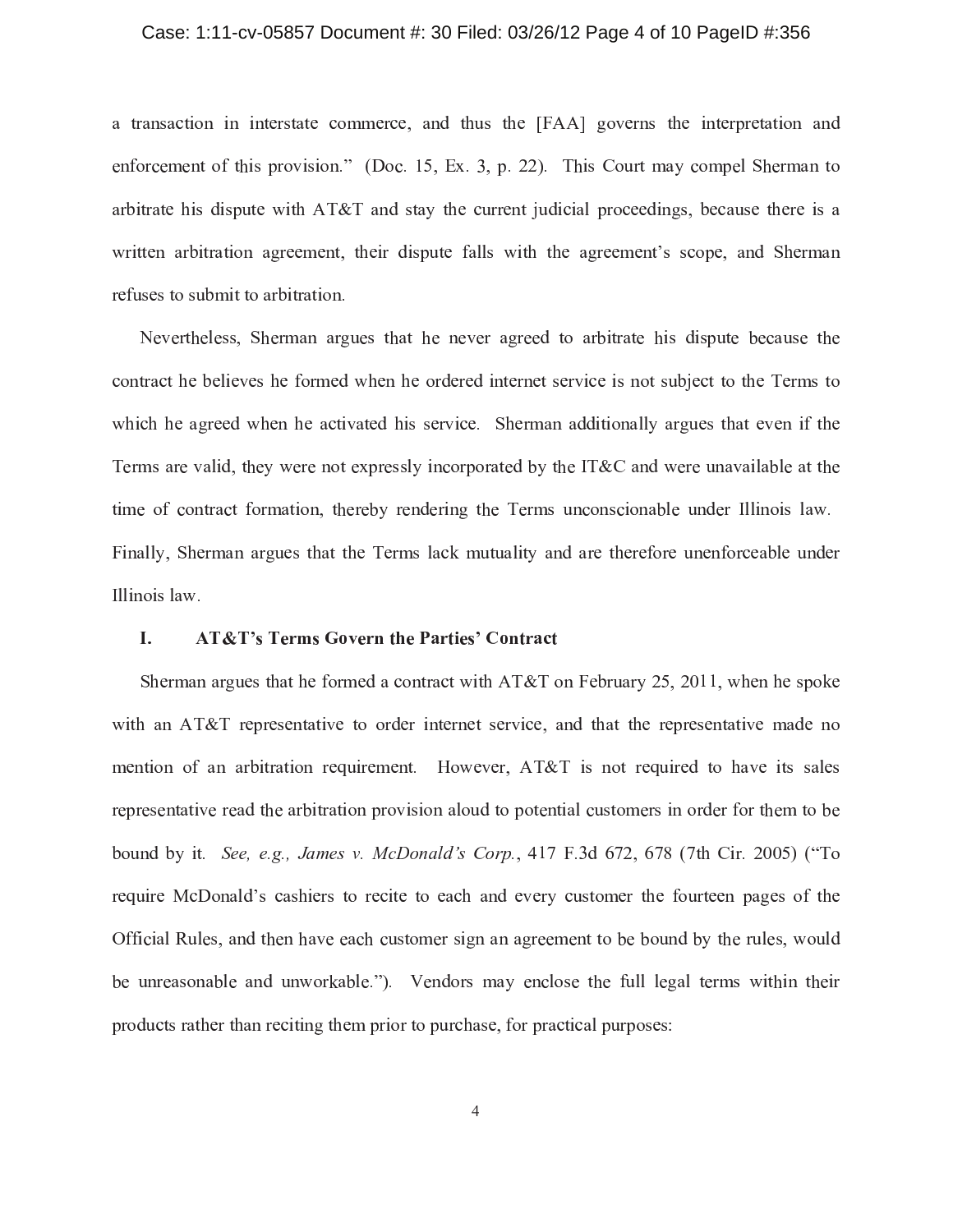#### Case: 1:11-cv-05857 Document #: 30 Filed: 03/26/12 Page 5 of 10 PageID #:357

If the staff at the other end of the phone for direct-sales operations . . . had to read the four-page statement of terms before taking the buyer's credit card number, the droning voice would anesthetize rather than enlighten potential buyers. Others would hang up in a rage over the waste of their time. And oral recitation would not avoid customers' assertions (whether true or feigned) that the clerk did not read term X to them, or that they did not remember or understand it. . . . Competent adults are bound by such agreements, read or unread.

Hill v. Gateway 2000, Inc., 105 F.3d 1147, 1149 (7th Cir. 1997). Consequently, Sherman may be bound by the arbitration provision even if the sales representative did not read him the provision when executing his order.

Sherman also argues that his conversation with the  $AT&T$  representative constitutes the meeting of the minds of himself and AT&T, and because the on-screen IT&C neither mention arbitration nor incorporate the Terms explicitly by reference, he never agreed to arbitrate. However, the brief IT&C explicitly state that "other conditions and restrictions apply" to the pricing plans listed on-screen. (Doc. 1-1, Ex. D). Furthermore, Sherman was not billed when he placed his order on February 25, 2011, but rather, when he activated his internet service on March 3, 2011. As part of that activation process, he actively assented to the full terms and conditions when he clicked "I have read and agree to the AT&T Terms of Service  $[.]$ " (Doc. 15, Ex. 3, p. 7). The Seventh Circuit has repeatedly upheld such a process of informing a customer of the full terms and conditions of his contract after his initial order. See Hill, supra (under Illinois law, computer-purchaser who ordered a computer by phone was bound by the arbitration provision of the purchase contract contained in the computer box because he had an opportunity to return the computer after reading it); see Boomer v.  $AT\&T$  Corp., 309 F.3d 404, 415 (7th Cir. 2002) (under Illinois law, telephone service-customer who received AT&T's mailed notice of new terms—including a new arbitration provision—accepted those terms by continuing to use his AT&T telephone service rather than rejecting the terms); see also ProCD, Inc. v. Zeidenberg,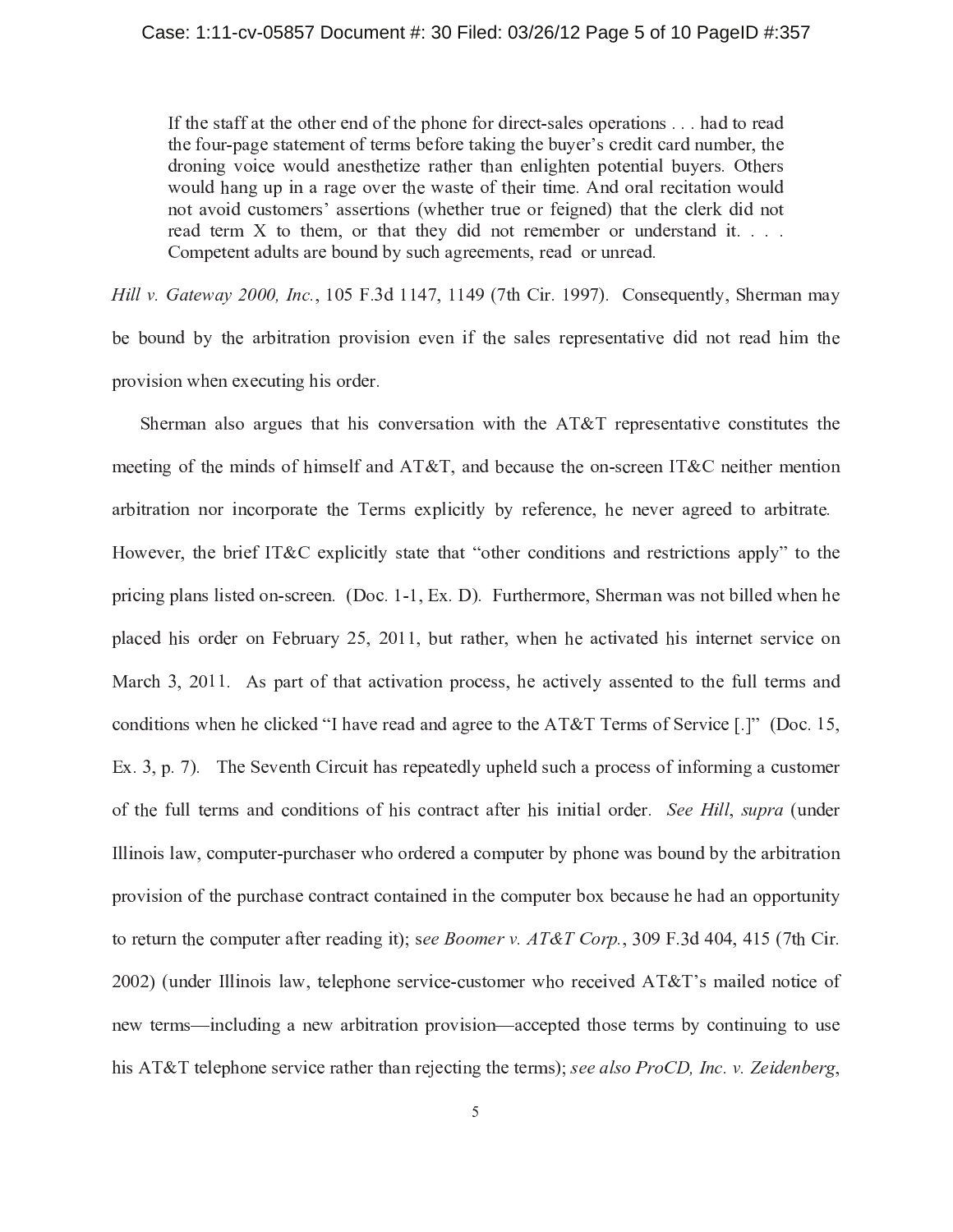#### Case: 1:11-cv-05857 Document #: 30 Filed: 03/26/12 Page 6 of 10 PageID #:358

86 F.3d 1447 (7th Cir. 1996) (terms inside a box of software bind consumers who use the software after having an opportunity to read the terms and to reject them by returning the product); see also Carnival Cruise Lines, Inc. v. Shute, 499 U.S. 585 (1991) (a forum-selection clause that was included among three pages of terms attached to a cruise ship ticket was enforceable). Therefore, Sherman's assent when he activated his service constituted acceptance of the Terms, regardless of whether he believes he participated in a "meeting of the minds" when he placed his order with an AT&T sales representative.

Next, Sherman argues that because he has presented a genuine issue of material fact as to whether he had sufficient notice of the Terms when he placed his order, the Court should proceed to a trial on the validity of the Terms. "[S]ignif[ying] agreement by clicking on a box on the screen" is "common in Internet commerce." *Treiber & Straub, Inc. v. UPS*, 474 F.3d 379, 382 (7th Cir. 2007). This type of assent is called clickwrap, in which a webpage user manifests his assent to the terms of a contract by actively clicking an "accept" button in order to proceed. See Van Tassell v. United Mktg. Group, LLC, 795 F. Supp. 2d 770, 790 (N.D. Ill. 2011) (describing various means of demonstrating contractual mutual assent on the internet). The clickwrap process of checking a box next to hyperlinked terms generally provides adequate notice. See Treiber & Straub, 474 F.3d at 385 (finding a clickwrap process to have "provided adequate notice" to customers when it required clicking assent, the terms repeated the disclaimer of liability several times and referred to the pertinent parts of the contract that was also available on the business's website); see also DeJohn v. The TV Corp. Int'l, 245 F. Supp.2d 913, 919 (N.D. Ill. 2003) (finding internet contract terms enforceable when a webpage user had opportunity to click on hyperlinked terms and "failure to read a contract is not a get out of jail free card"). Here, notice would have come from Sherman's checking a box labeled "I have read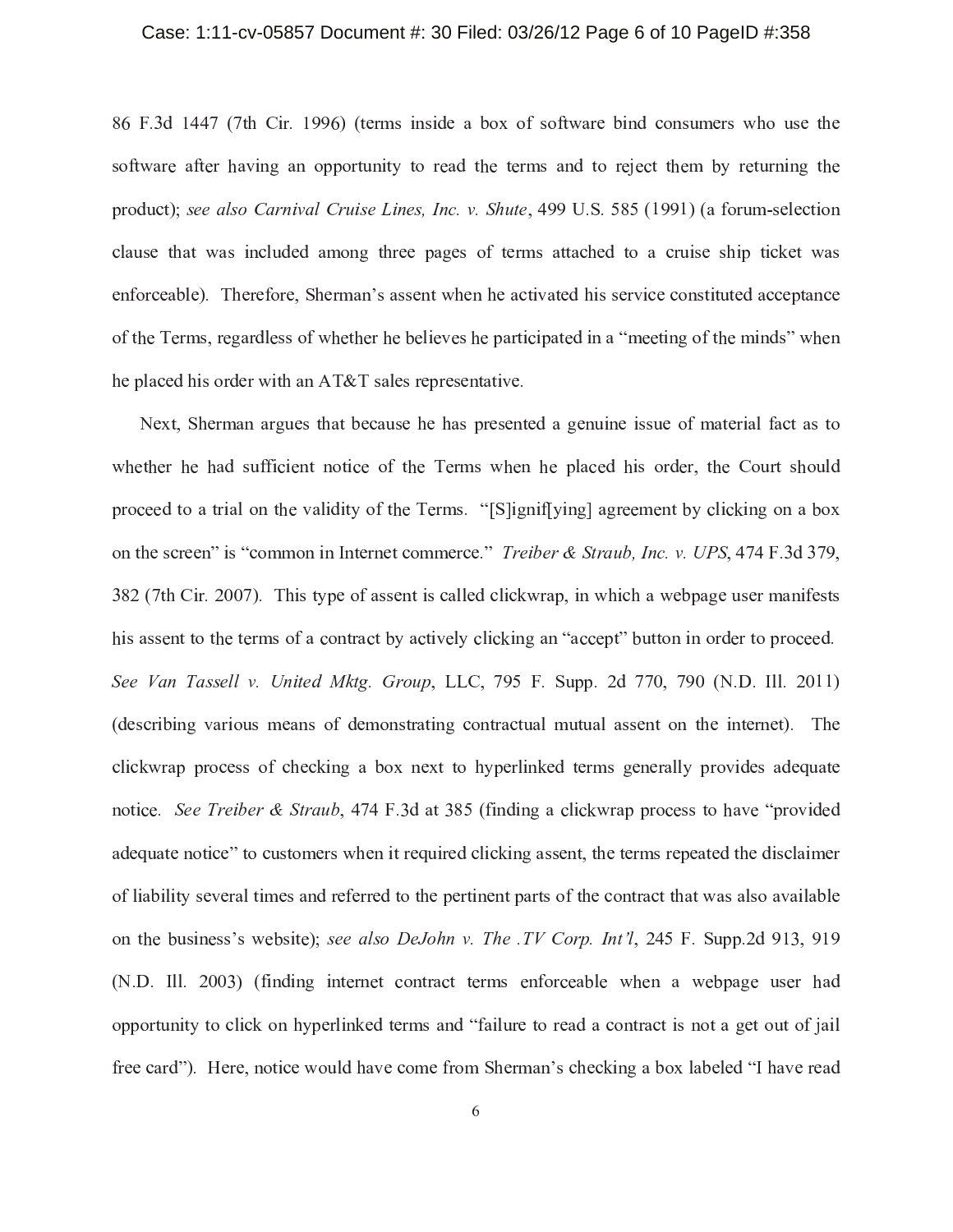# Case: 1:11-cv-05857 Document #: 30 Filed: 03/26/12 Page 7 of 10 PageID #:359

and agree to the AT&T Terms of Service"" where "AT&T Terms of Service" linked to the Terms. (Doc. 15, Ex. 3, p. 7). Sherman does not deny and cannot deny that he actively clicked that he accepted the hyperlinked Terms, because he would have been unable to proceed with the activation process and would never have received his internet service without clicking his assent. The Terms contain clear and reasonable language, in capital letters, that the customer and  $AT&T$ agree to waive the right to a trial by jury and to participate in a class action, (Doc. 15, Ex. 3,  $p.22$ ), and repeat that this binding arbitration agreement affects the customer's rights (p. 21), in capital letters (p. 24). Sherman has not raised a genuine issue of material fact that the Terms do not provide reasonable notice. Consequently, Sherman had adequate notice of the Terms, to which he assented at the time of his activation of internet service.

#### II. **AT&T's Arbitration Provision is Not Unconscionable**

Sherman next claims that even if the Terms are valid, they were unavailable at the time of contract formation, and neither bargained for nor expressly incorporated by the IT&C. Relying on factors identified in Razor v. Hyundai Motor America, Sherman argues that these aspects of AT&T's process make the Terms procedurally unconscionable under Illinois law. 222 Ill.2d 75 (Ill. 2006). Procedural unconscionability refers to "a situation where a term is so difficult to find, read, or understand that the plaintiff cannot fairly be said to have been aware he was agreeing to it, and also takes into account a lack of bargaining power." Id. at 100. The facts already establish that Sherman had a full and fair opportunity to review the Terms prior to activating his service and before he had ever been billed for service. What's more, in May 2011, AT&T revised its Terms, and pursuant to its change-in-terms-provision (Doc. 15, Ex. 3, p. 9), provided notice to its customers by sending them an email containing information about the revision, a link to the full text of the Terms and a reminder that "[b]y continuing to use the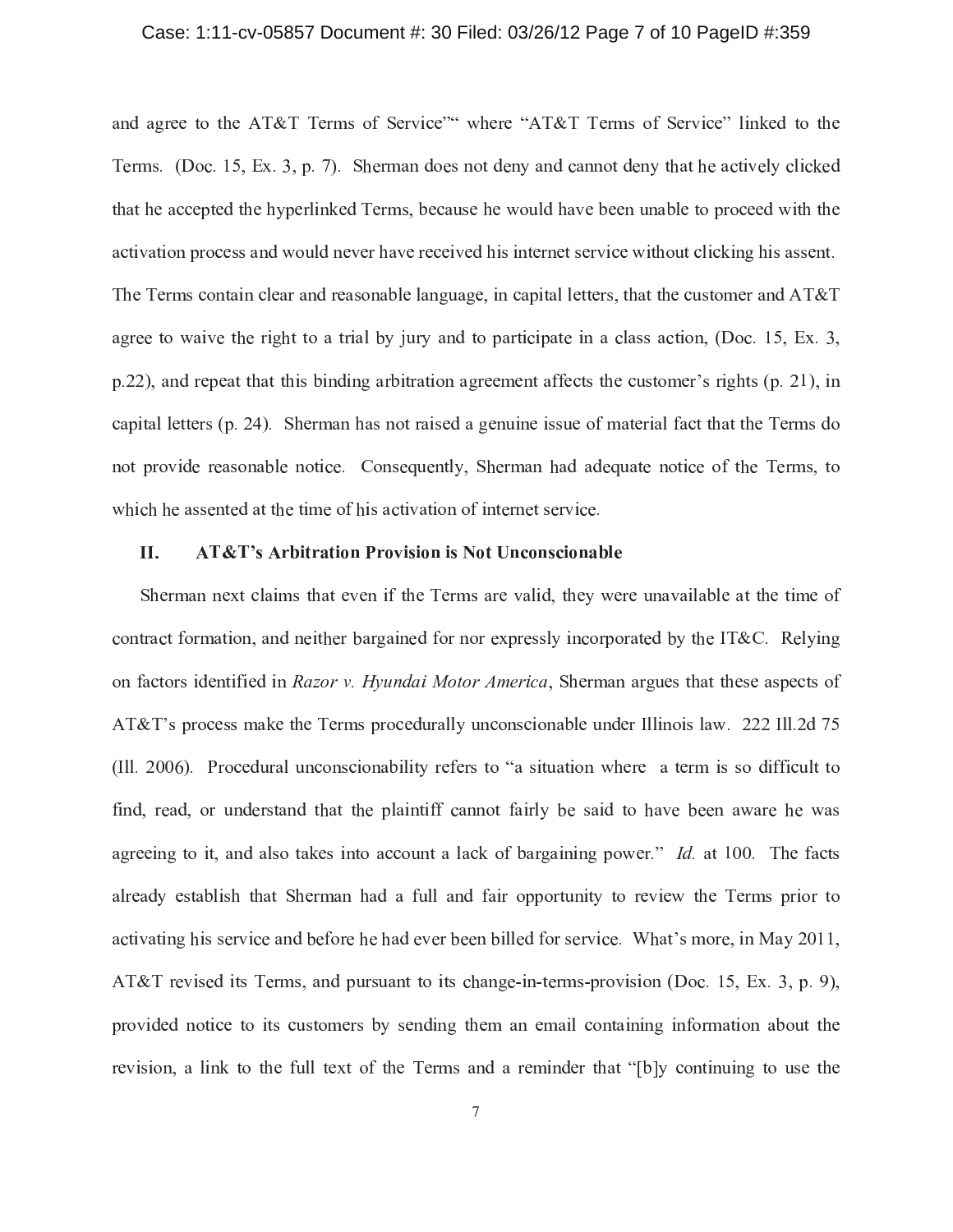#### Case: 1:11-cv-05857 Document #: 30 Filed: 03/26/12 Page 8 of 10 PageID #:360

Service, you are agreeing" to the Terms. (Doc. 15, Ex. 3, ps. 31-32). The revision changed the dispute resolution provision only by changing the mailing address to where customers could send notices of their disputes. (Doc. 15, Ex. 3, p. 50). The revised Terms repeat thrice in bold capital letters on the front page that the customer should read the agreement carefully and that "paragraph 13 requires arbitration on an individual basis to resolve disputes, rather than jury trials or class actions." (Doc. 15, Ex. 3, p. 37). The Terms are not difficult to find, read or understand, and consequently AT&T's process is not procedurally unconscionable.

Further, it is irrelevant that the Terms were drawn up by AT&T without Sherman's input or bargaining, because even a "whole deal . . . offered on a take-it-or leave-it basis" does not constitute a contract of adhesion under Illinois law, since "few consumer contracts are negotiated one clause at a time." Carbajal v. H&R Block Tax Servs., 372 F.3d 903, 906 (7th Cir. 2004). Finally, that the arbitration provision limits  $AT&T$ 's class action liability does not diminish its enforceability. See, e.g., Concepcion, 131 S. Ct. at 1744 ("the FAA prohibits States from conditioning the enforceability of certain arbitration agreements on the availability of classwide arbitration procedures"). The Court finds that Sherman agreed to a contract with a change-interms-provision and subject to other conditions, was presented readily-accessible Terms prior to activation, and was granted a full and fair opportunity to abort his activation process and later to review the revisions. *Compare Kinkel v. Cingular Wireless, LLC*, 223 Ill.2d 1 (2006) (contract was not procedurally unconscionable because plaintiff-purchaser had terms in her possession and could have read them; however, contract was substantively unconscionable because it failed to provide a cost-effective mechanism for individual remedies in either a judicial or an arbitral forum). Consequently, AT&T's arbitration provision is not procedurally unconscionable.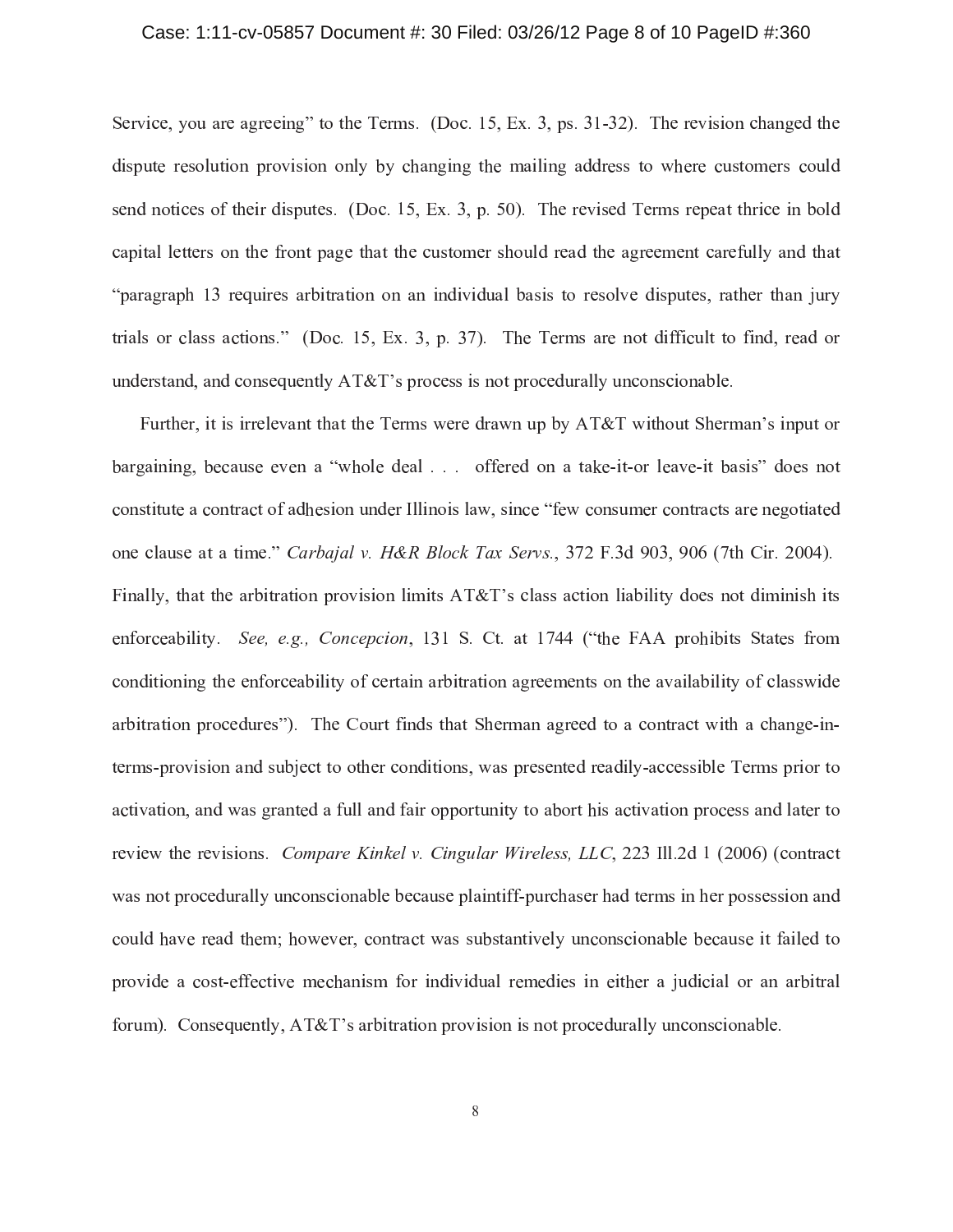#### III. **AT&T's Arbitration Provision Does Not Lack Mutuality**

Finally, Sherman argues that the Court should not enforce the arbitration provision because it only covers claims *against* AT&T and lacks mutuality under Illinois law. However, so long as Sherman received consideration for the arbitration agreement, Illinois courts will enforce AT&T's arbitration provision. *Bishop v. We Care Hair Dev. Corp.*, 738 N.E.2d 610, 622 (Ill. App. Ct. 2000) ("the proposition that an arbitration agreement is not mutually binding where one party reserves the option to raise and resolve the majority of disputes in a court rather than through arbitration . . . cannot be reconciled with Illinois law" because "mutuality of obligation is not essential if the requirement of consideration has been met"). Sherman does not dispute that he received consideration for the whole contract, but rather, that the arbitration agreement is an "independent contract" that requires independent consideration. Here, AT&T's Terms are not an "independent contract" because AT&T had offered Sherman—prior to his activation and billing—both internet service and advantageous arbitration terms, including AT&T's commitment to pay all arbitration filing, administration and arbitrator fees unless the claim is frivolous; and even if frivolous, so long as the claim is less than \$10,000, Sherman's fee would be capped at \$125. (Doc. 15, Ex. 3, p. 14). Thus, Sherman has received adequate consideration for AT&T's Terms, including its arbitration provision, as part of the broader agreement of the purchase order and IT&C's subject-to-change clause. See Tortoriello v. Gerald Nissan of N. Aurora, Inc., 379 Ill. App. 3d 214, 238 (Ill. App. Ct. 2d Dist. 2008) ("where the promise to arbitrate is part of a clause within a larger contract" and is supported by consideration, "the arbitration clause does not suffer for lack of mutuality of obligation"); see also Boomer, 309 F.3d at 419 ("arbitration offers cost-saving benefits" that are "reflected in a lower cost of doing business that in competition are passed along to customers").